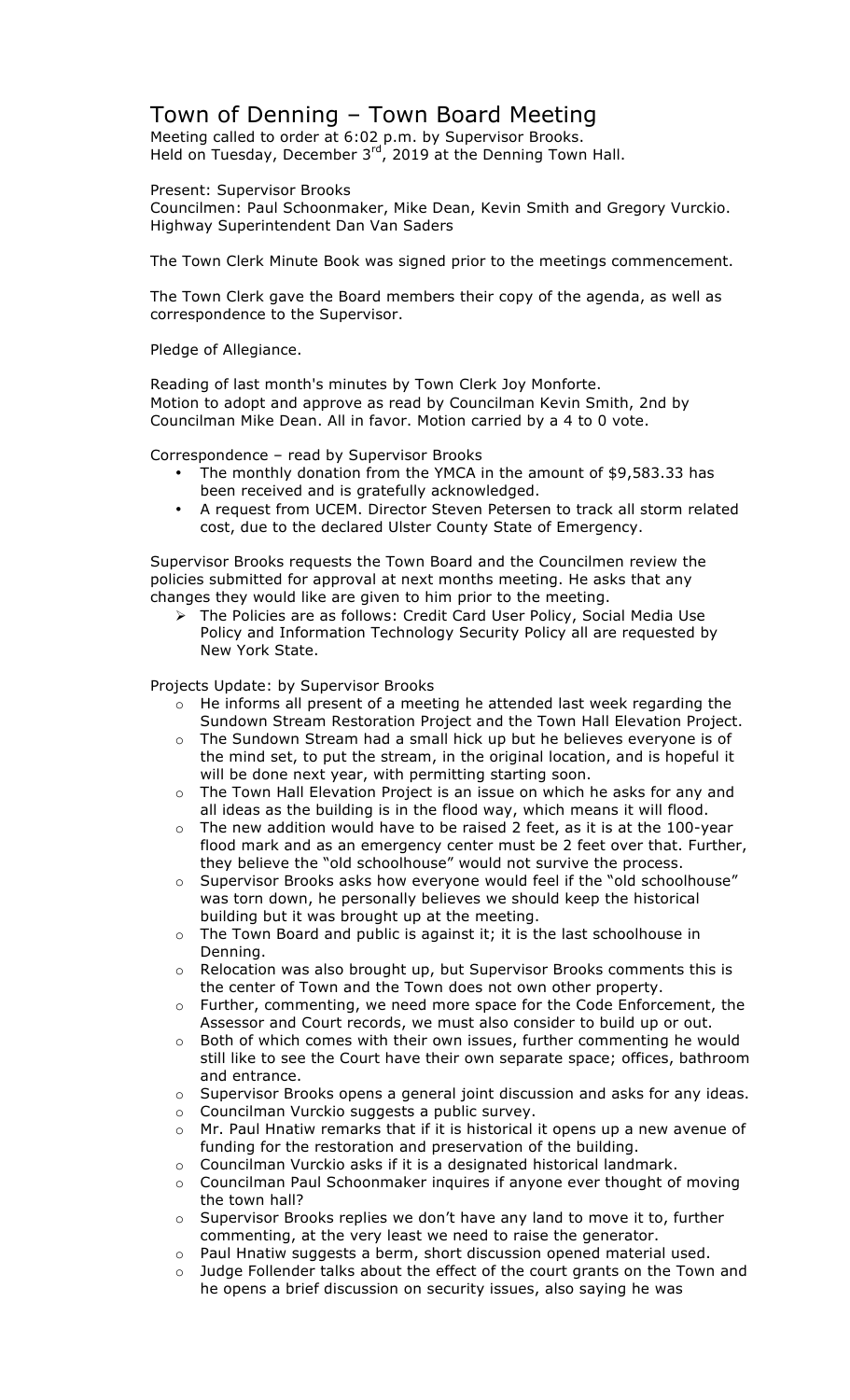unaware of the expansion talks. He informs those present of a court in Delaware County that is its own separate building and was done at no cost to taxpayers, he will check on their financing for the Supervisor.

- $\circ$  Supervisor Brooks opens a discussion on the Sundown Stream Project.
- $\circ$  Councilman Vurckio offers his hope it can be done prior to the bridge being replaced.
- o Supervisor Brooks says he spoke with UCDPW engineer Andrew Emrich, who informed him some of the UCDPW bridge crew is retiring and they may not be able to do it " in house" so it may have to go to bid, which would delay because they would have to start all over.

Highway Report: by Highway Superintendent Dan Van Saders.

- Dealt with snow storms but no break down issues.
- He has ordered more salt and sand.
- **Some brush trimming on Denning Road done.**
- The old backhoe and dump truck are on the auctions site, which closes next Monday. Brief discussion follows.
- Supervisor Brooks informs all present he has spoken with Neil Carpenter of Morton Builders and delayed the new storage building until spring, probably May.
- Supervisor Brooks also informs all present of the new approved Sundown Unit Management Plan, including a new trial system, parking, moving of the roadway. Commenting further, in August, a law suit was filed against the DEC for the cutting of trees in the ROW, the DEC lost, they are appealing.
- " Councilman Gregory Vurckio opens a brief discussion on the knuckle for the new backhoe asking if they are actually redesigning or retro fitting it?
- " Hwy. Super. Van Saders replies he is unsure.

## Planning Board Report - by Councilman Kevin Smith

- Surveyor Anthony Siciliano came with a lot line adjustment for Hovey and Laura Brock, giving her road frontage.
- Discussion on lighting at the U.C. Sundown Highway Barn.
- Supervisor Brooks has previously advised them to write a letter to UCDPW as the Town does have a lighting standard.
- No Kobayashi project update.
- Supervisor Brooks remarks he spoke with CEO Karl von Hassel and they, both, want to meet with the planning board and the Kobayashi project people.

Judge Follender congratulates everyone who was recently elected.

- o He thanks the Board for Liaison Paul Schoonmaker marking he feels it is most helpful.
- $\circ$  Stating the first thing to change will be on 1-1-20 as the new bail modification reform law passed by the Legislature go into place, he states he is not in favor of them. Marijuana laws will change as well.
- $\circ$  Commenting further he took a six-hour class in October, the "liberalization and cancellation of bail for first offenders."
- $\circ$  The court will now air on siding with the defendants. DA's must show evidence right away and every defendant must have a defense attorney.
- o Judge Follender then opens a discussion on the UCAT bus from Kingston, he sees groups of people standing together on route 28.
- o He asks the Town Board if they are opposed to it?
- $\circ$  Supervisor Brooks replies no the Board is not opposed, under former UC Exec. Mike Hein it was a dead issue and no one at the County level would even discuss it. He continues to explain that he was asked by Carolyn Hargrove of Ulster County to look into what service is needed and can be utilized by the residents. He further states that after 3-months of requesting people express their interest we have had five people call.
- o Judge Follender remarks even of the bus came once a month to start, it would help.
- o Judge Follender then opens a discussion on his retirement credits. He informs those present he spoke with Cindy Michelson, the Bookkeeper and she is getting him forms to fill out. He states he didn't want to be a member and has tried to get out of the NYS Retirement System several times and was never able to.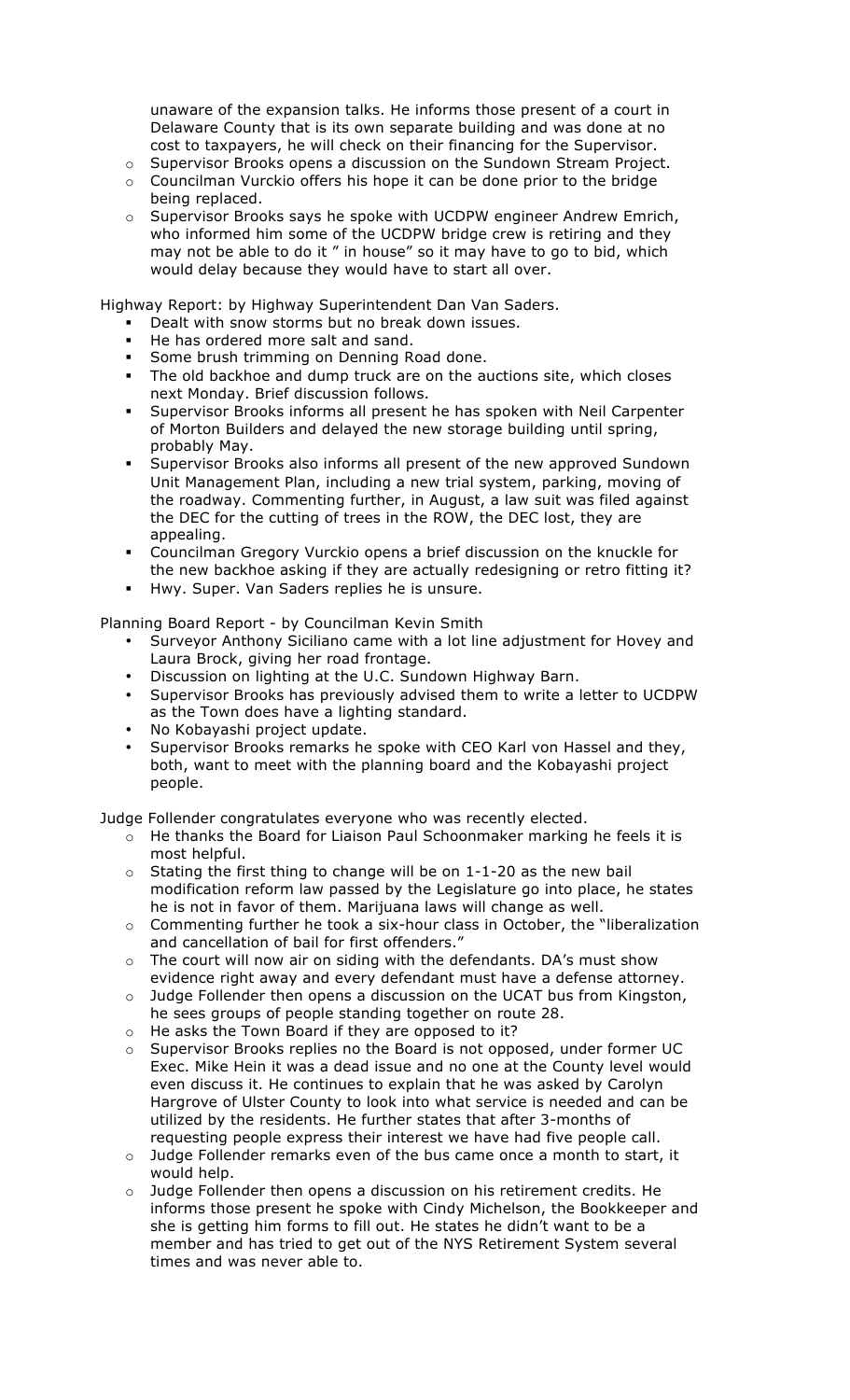- o Judge Follender thanks the Board for their time, saying he has a conference call tomorrow and then court on the  $11<sup>th</sup>$ .
- o Supervisor Brooks remarks that Planner Alan Sorenson has all the needed material and is focused on it.

Supervisor Comments: See above

Supervisor Brooks calls for Councilmen Comments:

- " Councilman Gregory Vurckio informs the Board he has not contacted Spectrum yet but will shortly.
- " Supervisor Brooks informs the Board the new CWC/DEP building will have an additional building added for WAC.

Supervisor Brooks call for Public Comment:

- $\circ$  Mr. Mr. Hnatiw remarks it is now eighteen months the White House Road issue has been gong on and one month since the last meeting, he wants to know what the Town Board has come to a decision?
- $\circ$  Supervisor Brooks replies they have not come up with anything as of yet.
- o Mr. Hnatiw suggests considering historical landmark and preservation status for the "old schoolhouse." He opens a discussion on berms.
- o Councilman Vurckio replies they no longer want to discuss berms, and won't do them anymore.
- o Discussion on berm material such as gabion baskets follows.
- o Councilman Vurckio suggests a flood wall for consideration.
- $\circ$  Supervisor Brooks remarks there is a very stringent list of what they will pay for.
- o Supervisor Brooks remarks the Town Hall is an emergency use building, if you can't get here, it is of no use.
- o Mr. Hnatiw inquires about Town Ethics in regards to a Town employee getting into trouble.
- o Supervisor Brooks states we have an Ethics Review Board and does not recall the outcome.
- o Councilman Paul Schoonmaker believes it was dismissed, although he did miss a couple of court dates for appointments.

Supervisor Brooks call for any further comments or discussion. There is none.

Motion to adjourn 7:23 by Councilman Gregory Vurckio,  $2^{nd}$  by Councilman Mike Dean, All in favor,

Respectfully Submitted by Joy Monforte, RMC, Town Clerk, December 4<sup>th</sup>, 2019

Next Meeting: Tuesday, December  $10^{th}$ , 2019 at 6 pm at the Denning Town Hall.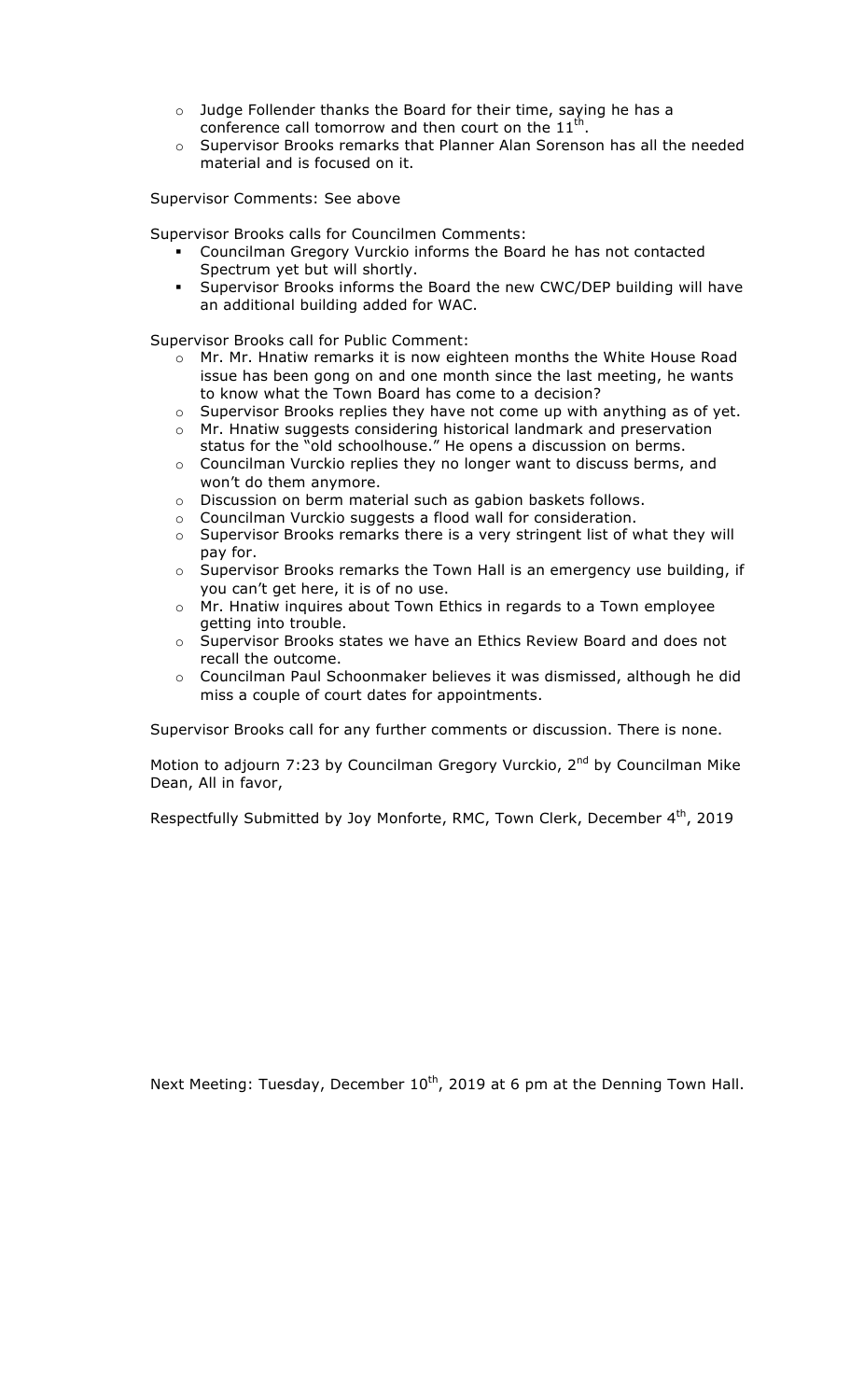## Town of Denning – Town Business Meeting

Meeting held on Tuesday, December  $10^{th}$ , 2019 at the Denning Town Hall. Called to order at 6:00 p.m. by Supervisor David Brooks.

Present: Supervisor David Brooks Councilmen: Mike Dean, Paul Schoonmaker, Kevin Smith and Gregory Vurckio. Highway Superintendent Dan Van Saders.

The Town Clerk Minute Book was signed prior to the start of the meeting.

The Town Clerk gave the Board members their copy of the agenda, Budget vs. Actual thru November 2019 plus a copy of the final auction bid to the Supervisor.

Pledge of Allegiance Highway Pre Pay Vouchers presented by Hwy Super. Van Saders. (see Warrant #12 Pre-Pay, voucher #37-39) MVP Healthcare Inc. DA9060.8 \$11,275.81 Trust & Agency Account DA9030.8 \$935.95, \$792.58. Whereupon a Motion to approve and pay Highway Pre Paid Vouchers by Councilman Gregory Vurckio, 2<sup>nd</sup> by Councilman Paul Schoonmaker. Motion carried 4 to 0 vote.

Highway Vouchers presented by Highway Superintendent Dan Van Saders. (see Warrant  $#12$ , voucher  $#163-175$ ) American Rock Salt DA5142.4 \$18,901.14 Bottini A5130.4 \$4,140.97 Case Tire Service Inc. DA5130.4 \$121.32 Chemung Corp.DA5110.4 \$3,568.68 Donohue Trucking DA5142.4 \$2,494.83, \$ Fleetpride DA5130.4 \$386.49 Robert Green Auto & Truck, Inc. DA5130.4 \$445.90 Hudson River Truck & Trailer DA5130.4 \$334.02 Johnsons signs & Tees DA5110.4 \$798.05 Liberty Iron works DA5130.4 \$495.00 Shakelton Auto & Truck Center DA5130.4 \$640.69

Tractor Supply DA5130.4 \$61.94

Whereupon a Motion to approve and pay Highway Fund vouchers by Councilman Gregory Vurckio, 2<sup>nd</sup> by Councilman Kevin Smith. Motion carried 4 to 0 vote.

Supervisor Brooks opens a discussion on the final bids submitted for the auction of both the GMC truck and the backhoe. Bid for the truck is \$10,500.00 and the backhoe is \$20,700.00.

Discusses: hours on backhoe, cost of insurance, cleaning up of highway yard, thereby creating more room, and if resubmitted for auction, if price would increase and the value of waiting.

Supervisor Brooks call for further thoughts and comments? There is none. Motion to accept both bids for the GMC truck and the backhoe by Councilman Mike Dean, 2<sup>nd</sup> by Councilman Greg Vurckio, All in favor. Motion carried.

Supervisor Brooks asks Hwy. Super. Van Saders if all equipment is up and running and if he has enough salt and sand?

- o Hwy. Super. Van Saders replies yes, and he has more salt and sand on order, and Mombaccus is bringing grit as the sand from Donohue has clay in it.
- o Supervisor Brooks informs the Board the DASNY Grant for paving of the Highway yard has been approved for payment and the check will be cut on Dec.  $16^{th}$ , 2019. The grant will be closed following receipt of the check.
- o Supervisor Brooks asks by Hwy. Super. Van Saders if the highway crew checks Dymond Road?
- o Highway Superintendent Dan Van Saders replies yes.
- o Supervisor Brooks then asks if the plow crew can plow the snowmobile parking lot and Cross Road, as there is little room for parking.

Supervisor Brooks asks if anyone has anything further for Hwy. Super. Van Saders? There is nothing further.

Hwy. Super. Dan Van Saders leaves as his portion of the meeting has concluded.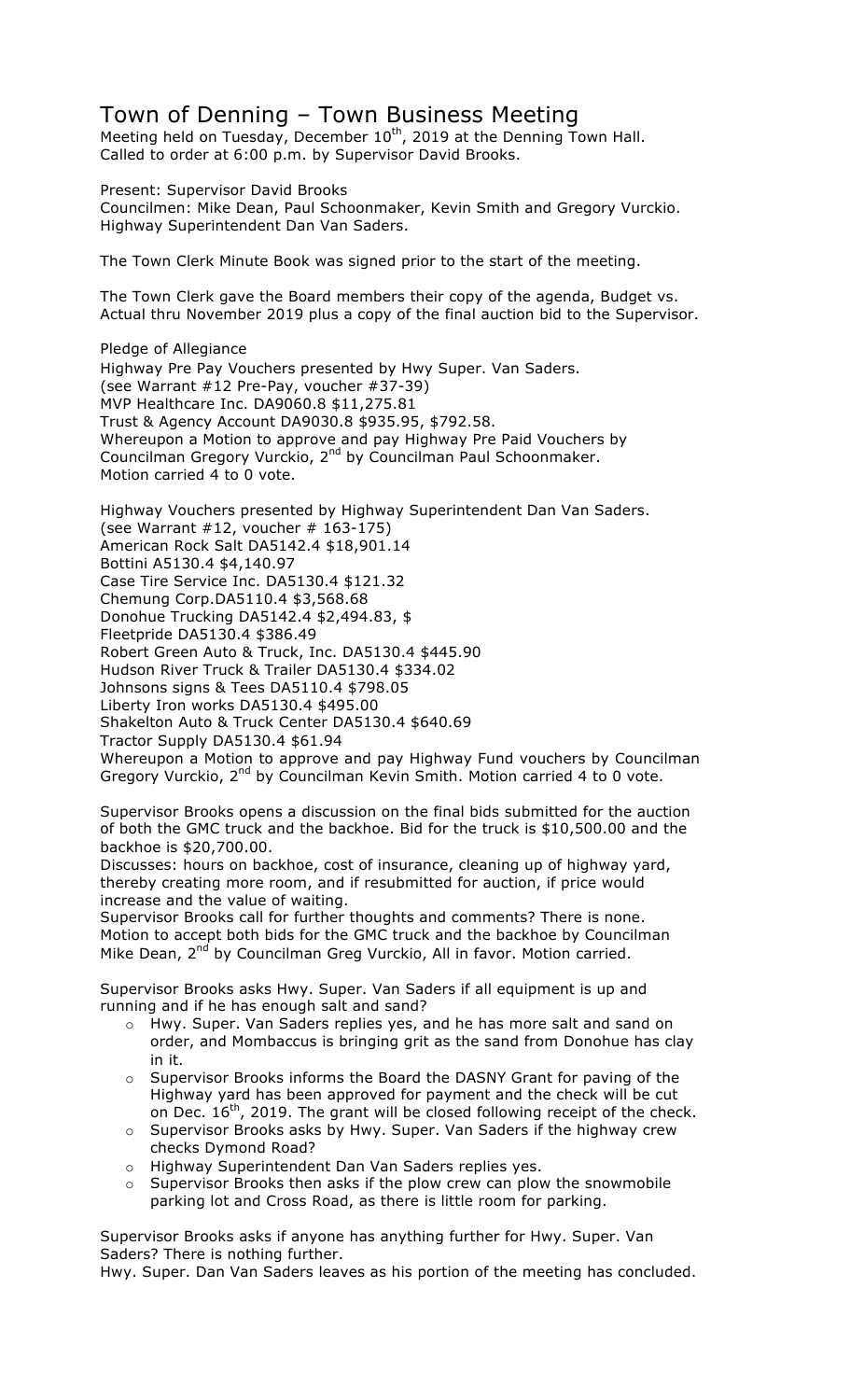- o Supervisor Brooks opens a discussion on the previously reviewed and approved Progressive Electric contract.
- $\circ$  Stating he has done further research and the price with Central Hudson is lower than the contract cost, although the rate submitted was based on last years cost analysis.

o Brief discussion follows. Whereupon a Motion to rescind approval and acceptance of the Progressive Electric Contract is made by Councilman Mike Dean, 2<sup>nd</sup> by Councilman Paul Schoonmaker and is unanimously approved. All in favor.

General Pre Pay Vouchers presented by Supervisor Brooks. (see Warrant #12PP, voucher #88-94) Central Hudson A1620.4 \$255.69, A5132.4 \$288.43, A8160.4 \$43.96. Morton Buildings, Inc. A5132.2 \$44,775.00. MVP Health Care Inc. DA9060.8 \$ 71.50, \$8,059.68. TWC A1620.4 \$207.69. Trust & Agency Acct. DA9030.8 \$248.81, \$679.57. Whereupon a Motion to approve and pay General Fund Pre Pay vouchers by Councilman Mike Dean, 2<sup>nd</sup> by Councilman Paul Schoonmaker, All in favor.

General Vouchers, presented by Supervisor Brooks. (see Warrant #12, vouchers #179-205) Central Hudson A5182.4 \$112.16. Claryville Post Master A1410.4 \$330.00. Dill Safe & Locksmith A1620.4 \$365.00 Hudson Archival A1460.4 \$66.00 Carl Landon A1460.4 \$265.42 Teri Lockhart A1320.4 \$5,062.50 Cindy Mickelson A1240.4 \$39.00 Office of the State Comptroller A690 \$1,515.00 MVP A9060.8 \$71.50 Planit Main Street, Inc. A8010.4 \$540.00. Postmaster A1620.4 \$150.00 Quill.com A1620.4 \$125.48. A1110.4 \$13.73. Michael B. Sommer a1355.4 \$1,042.00. Ye Ole Tri Valley Townsman A5010.4 \$21.80, A1410.4 \$93.00 Spectrum A5132.4 \$159.75 UCRRA A8160.4 \$1564.00, \$1,897.80 Discussion on late submittal of Linestar voucher, it is pulled by the Supervisor. Whereupon a Motion to approve and pay General Fund vouchers by Councilman Kevin Smith, 2<sup>nd</sup> by Councilman Gregory Vurckio. Motion carried.

Supervisor Brooks requests a motion to permit the pre-paying of the NYS Retirement bill, saving the Town a few thousand dollars. Whereupon a Motion to approve of and pre-pay the NYS Retirement bill for is made by Councilman Kevin Smith, 2<sup>nd</sup> by Councilman Mike Dean. Motion carried.

Supervisor Comment:

- Supervisor Brooks gives a review of the current budget standing.
- Supervisor Brooks remarks, as he has previously informed the Board, the new highway storage building has been rescheduled for May, however, he has applied for a partial payment from the DASNY Grant for the down payment.
- Further speaking of DASNY grant he is starting the generator/furnace grant for the highway barn. He will begin looking at the OGS website for accepted bids. He comments he will need specs drawn for the HV/AC unit.
- Supervisor Brooks informs the Town Board of a written complaint regarding the parking of equipment and vehicles on Yeagerville Road. The Town Board reviews both the written complaint and the photos attached.
- Discussion follows, includes the Special Permit for running the saw mill and a mountain of slab wood, taking up much of his property.
- The Code Enforcement Officer is directed to inspect and perform his duties.